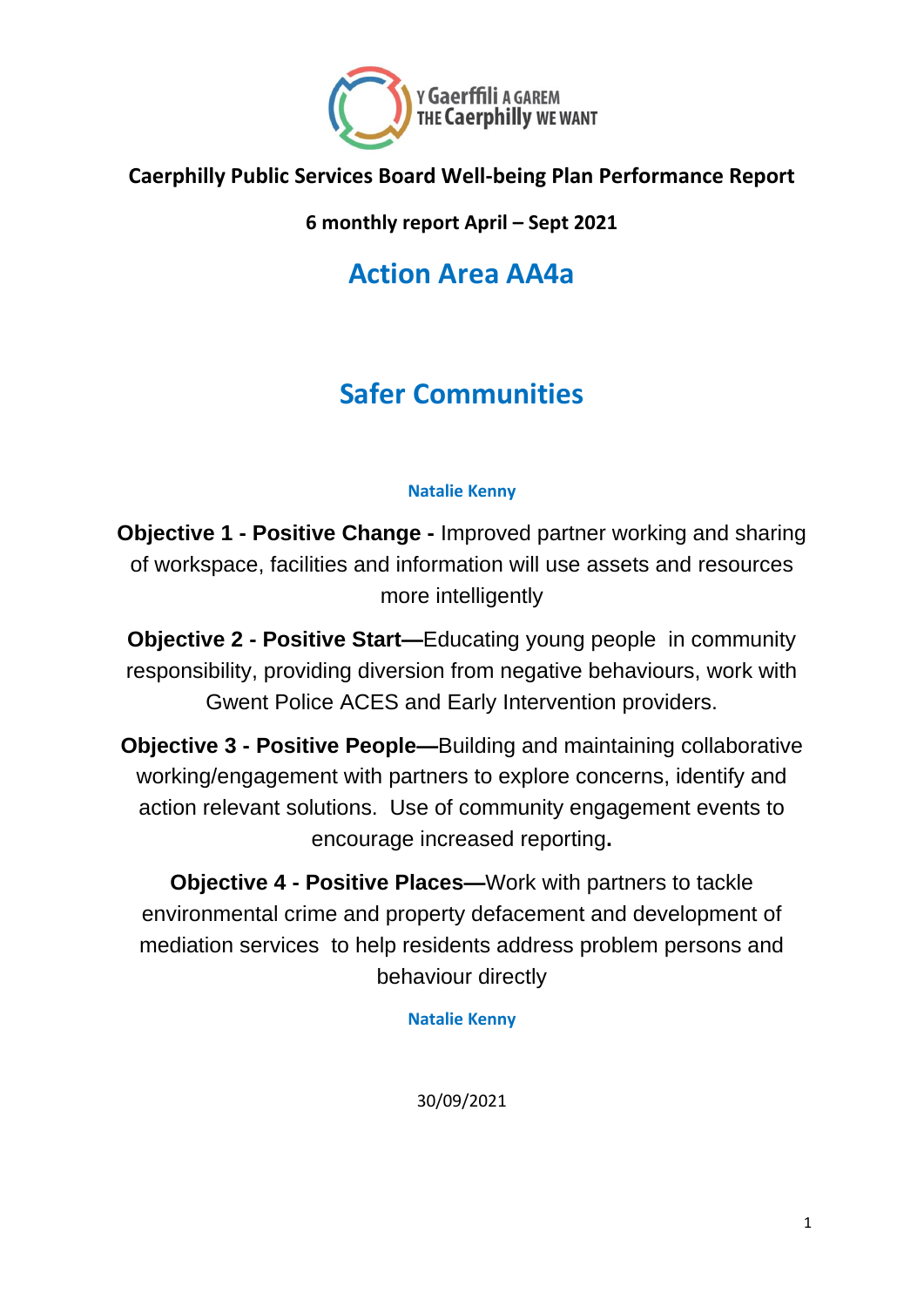

### **Performance Levels**

| Performance measures where identifiable                      | Is there a risk<br>this will not<br>be achieved? |
|--------------------------------------------------------------|--------------------------------------------------|
| Reduced number of people entering Criminal Justice System    | Yes                                              |
| Effective response to ASB-Strike 3 and 4 numbers             | No                                               |
| Identify and respond effectively to crime and ASB challenges | No                                               |
|                                                              |                                                  |
|                                                              |                                                  |

| <b>Quantifiable measures</b>                                                                                                                               | Is there a risk<br>this will not<br>be achieved? |
|------------------------------------------------------------------------------------------------------------------------------------------------------------|--------------------------------------------------|
| Feedback provided by the community following engagement re. issues<br>in area, perception of community safety and effectiveness of actions<br>being taken. | No                                               |
|                                                                                                                                                            |                                                  |
|                                                                                                                                                            |                                                  |

#### **Evidence**

| <b>Priority</b>                        | <b>Comment</b>                                 |
|----------------------------------------|------------------------------------------------|
| Reduced number of people entering      | Excellent partnership working between the      |
| Criminal Justice System                | newly formed Problem Solving Hub / CCBC        |
|                                        | Licensing officers in relation to preventative |
|                                        | and proactive working as a result of COVID     |
|                                        | restrictions involving Night Time Economy      |
| Effective response to ASB-Strike 3 and | The Community Safety Hub has continued to      |
| 4 numbers                              | operate through the pandemic, resorting to     |
|                                        | TEAMS. Vital partnership meetings have         |
|                                        | continued to take place tackling organised     |
|                                        | criminality, anti-social behaviour and other   |
|                                        | demand drivers where information and           |
|                                        | intelligence is shared. Information has also   |
|                                        | been shared between education, and social      |
|                                        | services in relation to the safeguarding of    |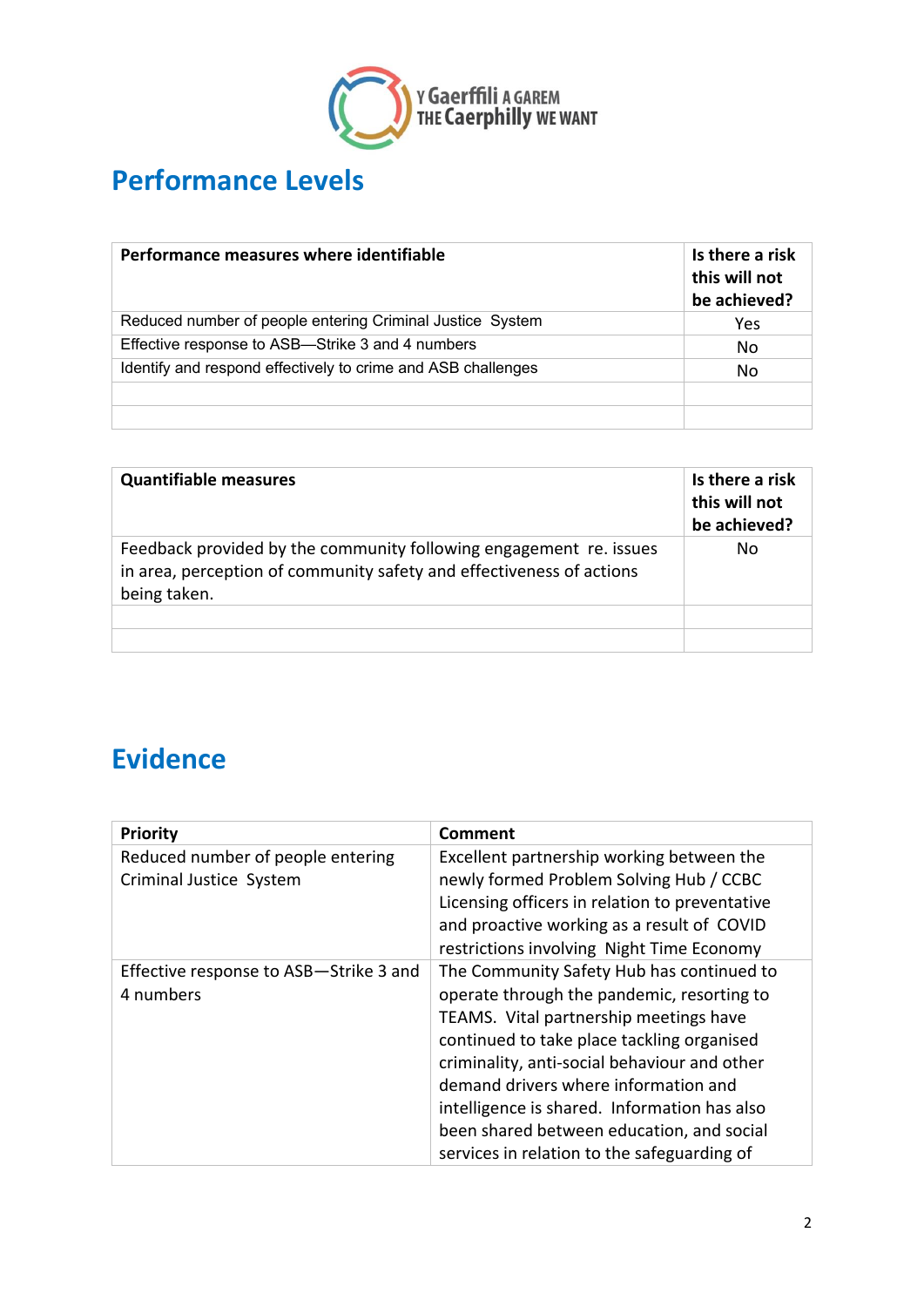

|                                                                                                                                                                 | vulnerable children and domestic violence<br>victims whilst in lockdown / schools closed                                                                                                                                                                                                                                                                                                                                                                                                                                                                                                                                                                                                                                                                                                                                                       |
|-----------------------------------------------------------------------------------------------------------------------------------------------------------------|------------------------------------------------------------------------------------------------------------------------------------------------------------------------------------------------------------------------------------------------------------------------------------------------------------------------------------------------------------------------------------------------------------------------------------------------------------------------------------------------------------------------------------------------------------------------------------------------------------------------------------------------------------------------------------------------------------------------------------------------------------------------------------------------------------------------------------------------|
| Identify and respond effectively to<br>crime and ASB challenges                                                                                                 | Safer Streets Bid - Rhymney. Caerphilly were<br>successful in bidding for Approximately<br>£300,000 into the Safer Streets fund for the<br>Rhymney area. The project is currently<br>underway and managed by a Police Sargent.<br>Discussions have taken place with key<br>personnel in the Local Authority and updates<br>provided to elected officials. CCTV and columns<br>have been purchased and will be installed by<br>the end of October. Home surveys have been<br>performed and appropriate security measures<br>have been purchased that include, door and<br>window locks and doorbell CCTV. Foot patrols<br>are taking place jointly with the local<br>Neighbourhood Teams and Community Safety<br>Wardens. There are planned engagement<br>activities during October / November with<br>other key agencies in the affected areas |
| Feedback provided by the community<br>following engagement re. issues in<br>area, perception of community safety<br>and effectiveness of actions being<br>taken | A public consultation has been carried out to<br>renew and vary the Public Space Protection<br>Orders across Caerphilly County Borough that<br>relate to Anti-Social Behaviour and Drinking<br>Alcohol in a Public Place                                                                                                                                                                                                                                                                                                                                                                                                                                                                                                                                                                                                                       |

# **Key Tasks**

| Ref | Task                                | <b>Progress</b>                             |
|-----|-------------------------------------|---------------------------------------------|
|     | Community Mapping - Develop an      | A newly appointed Gwent Police Corporate    |
|     | understanding of the demographic    | Communication Officer will assist with key  |
|     | and diverse composition of our      | media messages and engagement               |
|     | local communities. This will assist | opportunities with the community. They will |
|     | with key engagement initiatives to  | work closely with the Community Support     |
|     | involve our communities in          | engagement officers and the                 |
|     | problem solving issues that affect  | Communications Leads in key agencies. This  |
|     | them. This will allow them to feel  | is to assist with the public perception of  |
|     | empowered and informed in order     | Crime and ASB, to provide reassurance and   |
|     | to deal with localised community    | deliver key crime prevention messages. An   |
|     | safety.                             |                                             |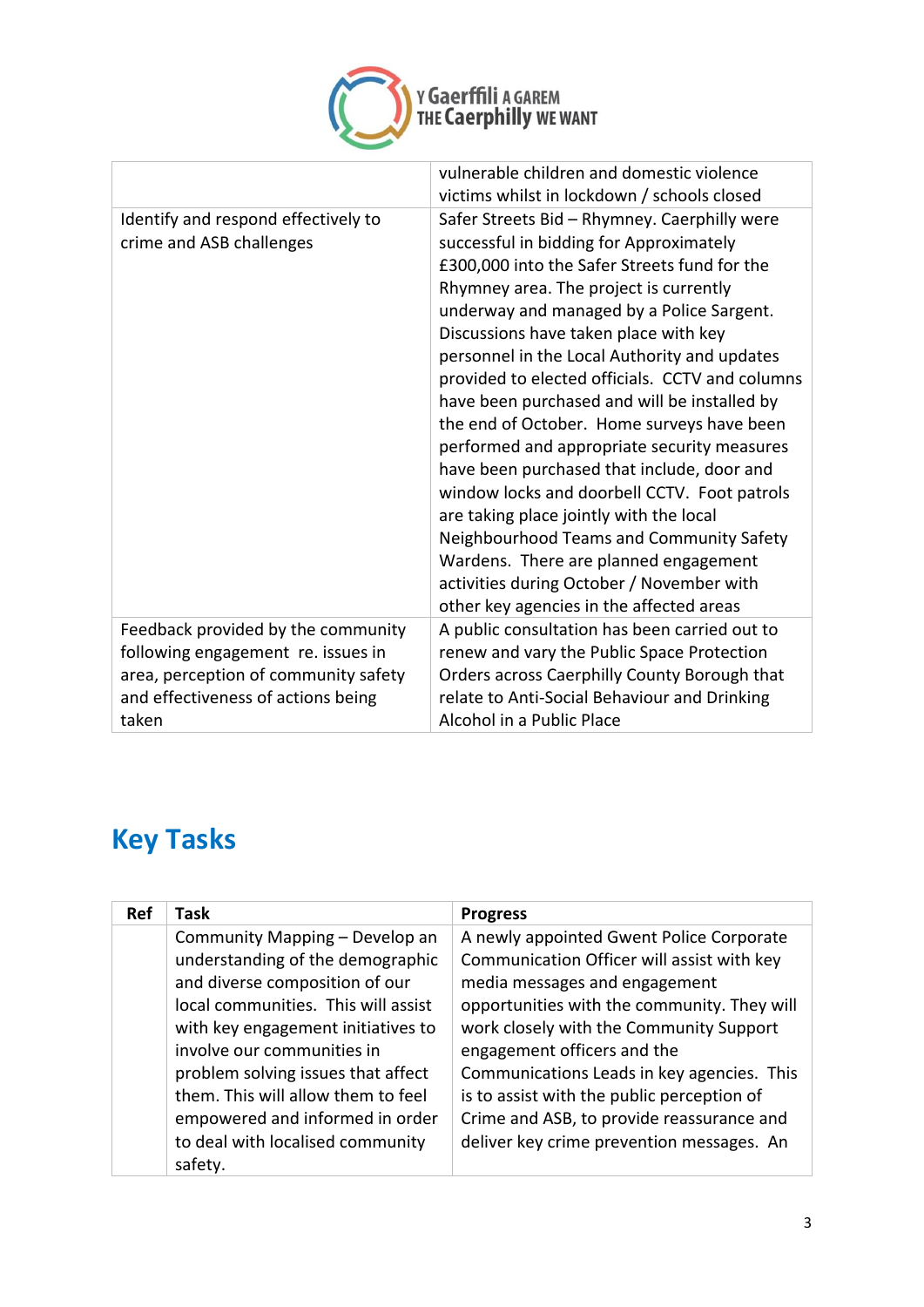

 $\Gamma$ 

|                                                                                                                                                                                                                                                                                                                                                                                                                                 | engagement strategy is currently being<br>written.                                                                                                                                                                                                                                                                                                                                                                                                                                                                                                                                                                                                                                                                             |
|---------------------------------------------------------------------------------------------------------------------------------------------------------------------------------------------------------------------------------------------------------------------------------------------------------------------------------------------------------------------------------------------------------------------------------|--------------------------------------------------------------------------------------------------------------------------------------------------------------------------------------------------------------------------------------------------------------------------------------------------------------------------------------------------------------------------------------------------------------------------------------------------------------------------------------------------------------------------------------------------------------------------------------------------------------------------------------------------------------------------------------------------------------------------------|
| Maintain an accurate picture of<br>Anti-Social Behaviour and those<br>responsible; encouraging and<br>facilitating reporting and<br>strengthening community<br>confidence by effectively tackling<br>issues through use of statutory<br>powers or partnership referral and<br>utilising early intervention and<br>prevention schemes                                                                                            | The Safer Caerphilly Community Safety<br>Partnership has carried out a 6 week<br>consultation on the continuation, variation<br>and introduction of new Public Space<br>Protection Orders (PSPOs). The consultation<br>was carried out via Microsoft Forms online<br>and publicised across the county borough<br>using social media, leaflets and posters. A<br>report containing the results will be<br>submitted to the CCBC Scrutiny Committee<br>and then Cabinet for approval of the<br>proposals                                                                                                                                                                                                                         |
| To stand up to Hate / Intolerance<br>and Extremism in our communities<br>by ensuring we robustly monitor<br>and deal with incidents and victims<br>of hate-crime. To ensure that the<br>responsibilities for PREVENT and<br><b>CHANNEL under Counter Terrorism</b><br>and Security Act 2015 are met and<br>to implement the Regional Prevent<br>Action Plan that covers training,<br>policy, Channel and community<br>cohesion. | Prevent training continues to be delivered to<br>frontline staff including a number of specific<br>sessions for school staff. The regional<br>Contest Board and Prevent Training and<br>Delivery Group continue to meet regularly to<br>ensure all statutory duties are met. The<br>Prevent group continues to oversee the<br>regional Prevent action plan and work with<br>partners to ensure implementation of key<br>objectives. The Caerphilly Protective Security<br>& Preparedness Group is now well<br>established and continues to meet regularly<br>and work on the development of a risk<br>assessment for public accessible locations<br>within the county borough                                                  |
| To continue working in partnership<br>with statutory, specialist and<br>internal partners to co-ordinate<br>activity in relation to emerging<br>areas of repeat demand, Serious<br>Violence / Serious organised<br>criminality, intelligence and<br>community issues. This will be<br>facilitated via the Tasking process<br>through both Community Safety<br>Hubs and the Serious Organised<br>Crime Partnership Group         | The Police have now formed a new Problem-<br>Solving Team in both East and West of the<br>county. This team will focus on reducing the<br>Crime and ASB demand drivers and will also<br>concentrate on Crime Prevention and<br>Engagement within the communities. They<br>will work closely with the Police<br>Neighbourhood Teams, Partnership Hub and<br>the local authority Community Safety Team.<br>The Problem-Solving Team comprises of<br>Licensing Officers / Harm & Vulnerability Co-<br>ordinator, ASB Co-ordinator, Community<br>Support Engagement Officers, Schools Police<br>Officers and Youth Engagement Community<br>Support Officers.A joined up approach with<br>neighbourhood teams will ensure a problem |

Ė